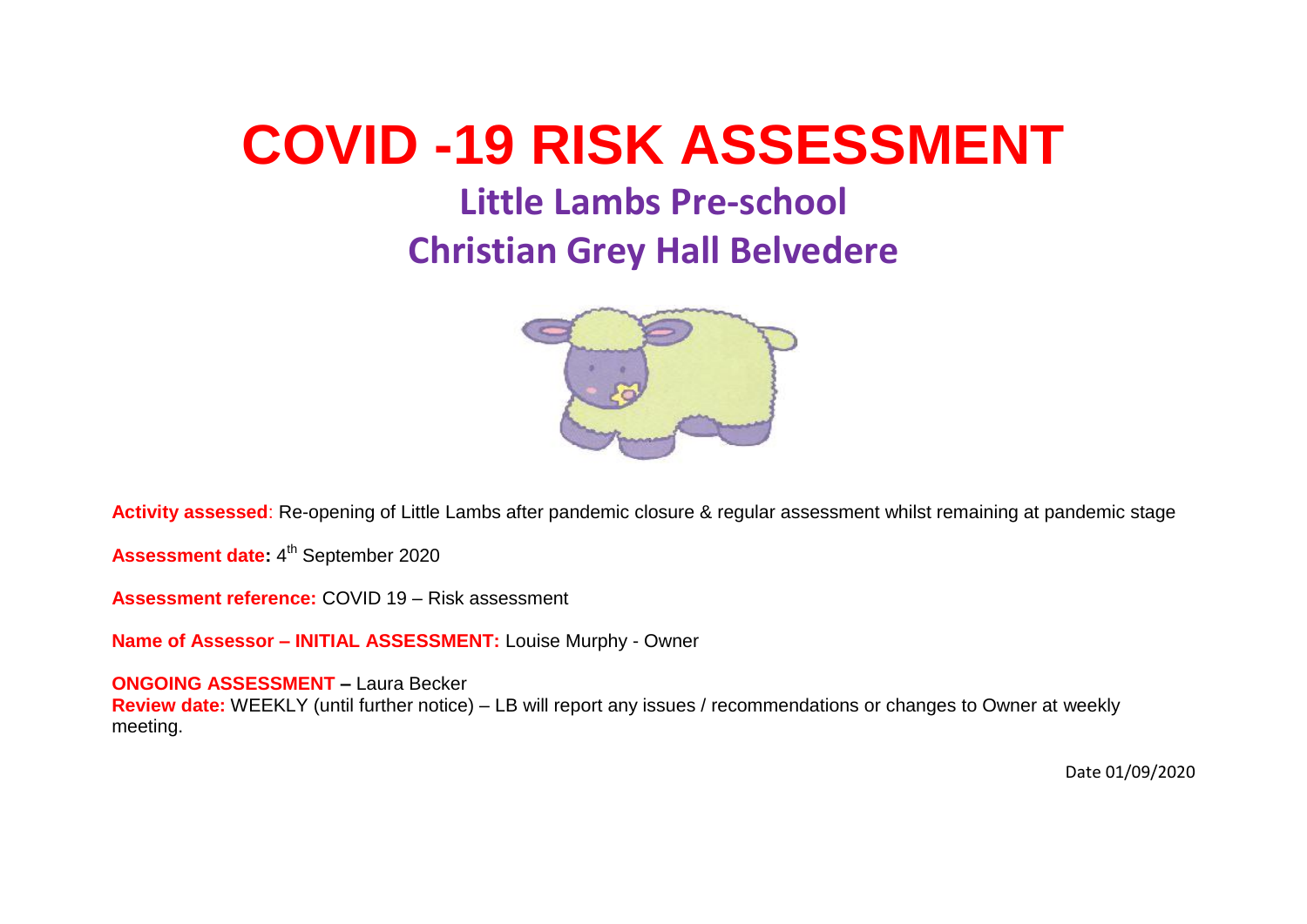| <b>Risk</b><br><b>Number</b> | <b>Hazards</b>                                                                                                                                                  | <b>Persons</b><br><b>Affected</b>                          | <b>Initial Risk</b><br><b>Rating</b>        | <b>Control Measures and Precautions in place</b>                                                                                                                                                                                                                                                                                                                                                                                                                                                                                                                                                                                                                               | <b>Further Controls</b><br>(where required)                                                                                                                                                                                                                         | <b>Residual Risk</b><br><b>Rating</b>          | <b>Acton by</b><br>whom             |
|------------------------------|-----------------------------------------------------------------------------------------------------------------------------------------------------------------|------------------------------------------------------------|---------------------------------------------|--------------------------------------------------------------------------------------------------------------------------------------------------------------------------------------------------------------------------------------------------------------------------------------------------------------------------------------------------------------------------------------------------------------------------------------------------------------------------------------------------------------------------------------------------------------------------------------------------------------------------------------------------------------------------------|---------------------------------------------------------------------------------------------------------------------------------------------------------------------------------------------------------------------------------------------------------------------|------------------------------------------------|-------------------------------------|
|                              | <b>Fear of contracting</b><br>COVID-19 on return to<br>work - General<br>Risk of contamination<br>and<br>transmission of virus                                  | Staff, visitors<br>and<br>family /<br>household<br>members | Likelihood 3<br>Severity 4<br><b>IRR 12</b> | Staff engagement by way of health and travel surveys.<br>$\bullet$<br>Identify staff fears and concerns as required and develop<br>$\bullet$<br>individual controls or actions to reduce concerns.<br>Reinforce compliance with UK guidance in relation to staff<br>required to self-isolate or shield for health reasons, both<br>for themselves or household members.<br>Communicate the findings and proposed systems and<br>$\bullet$<br>controls Identify critical roles that require attendance.<br>Identify the minimum number of people required to safely<br>$\bullet$<br>undertake the role<br>Encourage and support work from home roles as able and<br>identified. | Secondary<br>questionnaire<br>issued to parents<br>and staff in august<br>to catch<br>fears/anxiety<br>Identify suitable<br>communication<br>channels to<br>ensure constant<br>monitoring<br>Covid secure Risk<br>assessment<br>displayed at hall<br>and on webiste | Likelihood 1<br>Severity 4<br>RRR <sub>4</sub> | Completed<br>28/08/2020<br>L Murphy |
| 2                            | Staff members or those<br>who live with members<br>of household, who have<br>received shielding<br>possibly become<br>infected through<br>workplace             | Staff, and<br>family /<br>household<br>members             | Likelihood 4<br>Severity 5<br><b>IRR 20</b> | Government policy has changed and those who are<br>$\bullet$<br>shielding can return to work in a Covid secure environment<br>All staff who had received shielding letters within their<br>$\bullet$<br>household have the option to remain on furlough until the<br>end of October be                                                                                                                                                                                                                                                                                                                                                                                         | Staff meeting held<br>04/09/2020.<br>Govt advice and<br>options explained                                                                                                                                                                                           | Likelihood 1<br>Severity 5<br>RRR <sub>5</sub> | Completed<br>04/09/2020<br>L Murphy |
| 3                            | Staff, or those members<br>of staff living with<br>household members<br>who are considered to<br>be vulnerable due to<br>age/pre-existing medical<br>conditions | Staff, and<br>family /<br>household<br>members             | Likelihood 4<br>Severity 5<br><b>IRR 20</b> | Government policy has changed and those who are in<br>$\bullet$<br>vulnerable groups can return to work in a Covid secure<br>environment<br>All staff who are/ live with in a household with a person in<br>vulnerable group have the option to remain on furlough<br>until the end of October be                                                                                                                                                                                                                                                                                                                                                                              | Staff meeting held<br>04/09/2020.<br>Govt advice and<br>options explained                                                                                                                                                                                           | Likelihood 1<br>Severity 4<br>RRR 4            | Completed<br>04/09/2020<br>L Murphy |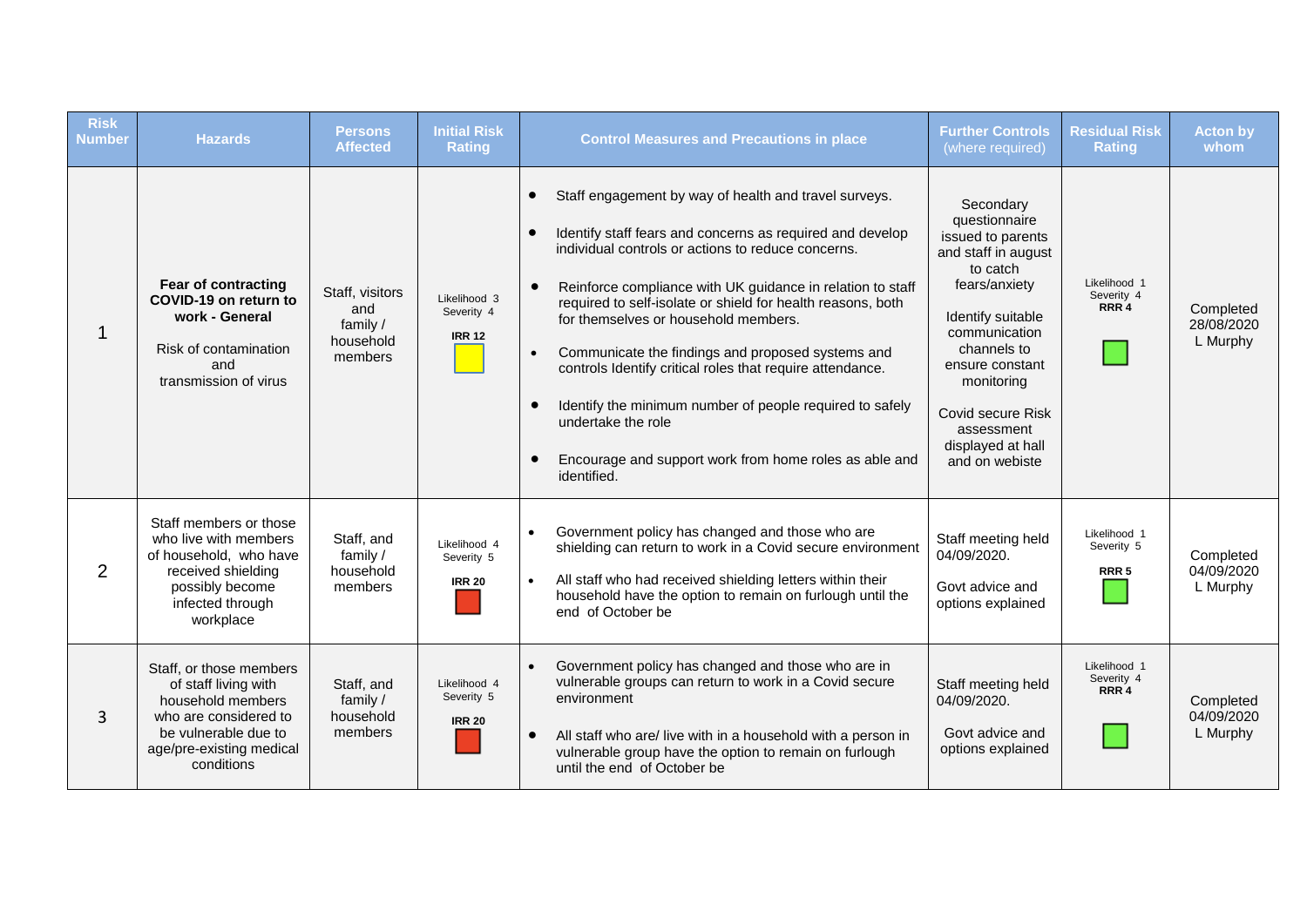| <b>Risk</b><br><b>Number</b> | <b>Hazards</b>                                                                                               | Persons<br><b>Affected</b>                                 | <b>Initial Risk</b><br><b>Rating</b>        | <b>Control Measures and Precautions in place</b>                                                                                                                                                                                                                                                                                                                                                                  | <b>Further Controls</b><br>(where required)                                                                                | <b>Residual</b><br><b>Risk Rating</b> | <b>Acton by</b><br>whom                                           |
|------------------------------|--------------------------------------------------------------------------------------------------------------|------------------------------------------------------------|---------------------------------------------|-------------------------------------------------------------------------------------------------------------------------------------------------------------------------------------------------------------------------------------------------------------------------------------------------------------------------------------------------------------------------------------------------------------------|----------------------------------------------------------------------------------------------------------------------------|---------------------------------------|-------------------------------------------------------------------|
| 4                            | Transmission into the<br>setting from staff or<br>members of staff's<br>household being ill with<br>Covid 19 | Staff, visitors<br>and<br>family /<br>household<br>members | Likelihood 4<br>Severity 4<br><b>IRR 16</b> | If staff or a member of their household develop possible<br>Covid symptoms they should self-isolate at home and<br>order a test kit.<br>Self-isolating staff should have no contact with the setting<br>$\bullet$<br>until the results of their tests are known and forwarded to<br>management<br>Visitors will not be allowed into the setting unless pre-<br>booked/authorised and essential for business needs | Staff should<br>immediately<br>report and Covid<br>system to<br>owner.to allow<br>health<br>surveillance of the<br>setting | Likelihood 1<br>Severity 4<br>RRR 4   | Completed<br>Letter to<br>staff/parents<br>24/08/2020<br>L Murphy |
| 5                            | <b>Direct Transmission</b><br>from children whilst<br>attending the setting to<br>the staff                  | Staff, visitors<br>and<br>family /<br>household<br>members | Likelihood 4<br>Severity 4<br><b>IRR 16</b> | Staff will follow government guidelines and not wear PPE<br>within the setting. PPE will only be used under normal<br>circumstances for use or when dealing with a possible ill<br>child.<br>PPE to be made available to staff working to deal with any<br>possible ill children.<br>PPE includes gloves, face visors, masks and aprons<br>Visitors will not be allowed into the setting                          | Deputy<br>Manager/Owner<br>to continually<br>review stocks of<br>PPE and current<br>Government<br>guidelines on use        | Likelihood 1<br>Severity 4<br>RRR 4   | Completed<br>L Murphy                                             |
| 6                            | Transmission from the<br>physical<br>setting/equipment to<br>staff/children/visitors                         | Staff, visitors<br>and<br>family /<br>household<br>members | Likelihood 4<br>Severity 4<br><b>IRR 16</b> | Staff should complete the cleaning check list before the<br>$\bullet$<br>setting is opened.<br>No soft toys/rugs/mats or toys that are hard to clean<br>should be used. Wipe-able board books to be used<br>Hand gel will be available in every section of the setting<br>Greater use of outdoor space should be exploited                                                                                        | Deputy<br>Manager/Owner<br>to continually<br>current<br>Government<br>guidelines on<br>early years<br>settings             | Likelihood 1<br>Severity 4<br>RRR 4   | Completed<br>L Murphy                                             |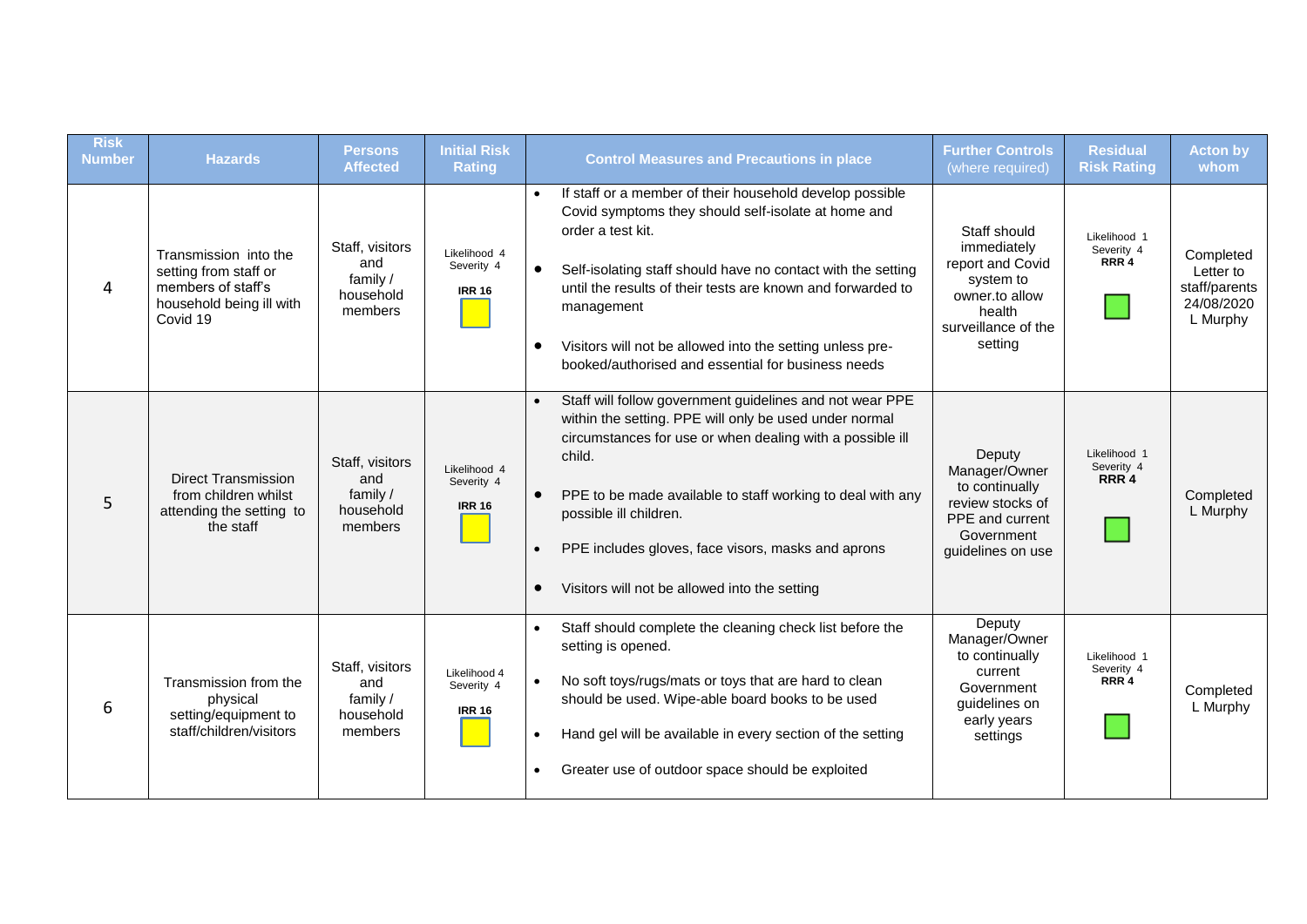| <b>Risk</b><br><b>Number</b> | <b>Hazards</b>                                                                                                                      | <b>Persons</b><br><b>Affected</b>                                           | <b>Initial Risk</b><br><b>Rating</b>                                                                                                                                                                                                                                                                                                                                                                                                                                                                                                                         | <b>Control Measures and Precautions in place</b>                                                                                                                                                                                                                                                                                                                                                                        | <b>Further Controls</b><br>(where required)                                                                 | <b>Residual Risk</b><br><b>Rating</b>                                                                                                                                                                                                 | <b>Acton by</b><br>whom                                                                                     |                                                |                                                                   |
|------------------------------|-------------------------------------------------------------------------------------------------------------------------------------|-----------------------------------------------------------------------------|--------------------------------------------------------------------------------------------------------------------------------------------------------------------------------------------------------------------------------------------------------------------------------------------------------------------------------------------------------------------------------------------------------------------------------------------------------------------------------------------------------------------------------------------------------------|-------------------------------------------------------------------------------------------------------------------------------------------------------------------------------------------------------------------------------------------------------------------------------------------------------------------------------------------------------------------------------------------------------------------------|-------------------------------------------------------------------------------------------------------------|---------------------------------------------------------------------------------------------------------------------------------------------------------------------------------------------------------------------------------------|-------------------------------------------------------------------------------------------------------------|------------------------------------------------|-------------------------------------------------------------------|
| 7                            | Transmission from the<br>setting to<br>staff/children/visitors<br>through lack of social<br>distancing                              | Staff, visitors<br>and<br>family /<br>household<br>members                  | The setting will be divided in half to help maintain social<br>distancing and keep children within groups.<br>Initially the setting will be limited to a maximum of 24 chil-<br>dren this will mean 6 children for 4 bubbles and allow 1<br>Likelihood 4<br>Severity 4<br>member of staff to float/supervise. This is restricted due to<br>current available numbers of staff. S<br><b>IRR 16</b><br>Staff to remain vigilant of others whereabouts in rooms to<br>keep both themselves and others safe.<br>Greater use of outdoor space should be exploited |                                                                                                                                                                                                                                                                                                                                                                                                                         | Deputy<br>Manager/Owner to<br>continually current<br>Government<br>guidelines on<br>early years<br>settings | Likelihood 1<br>Severity 4<br>RRR 4                                                                                                                                                                                                   | Completed<br>L Murphy<br>All staff to<br>be aware in<br>the day to<br>day running                           |                                                |                                                                   |
| 8                            | Transmission from<br>children attending<br>setting when they live in<br>household with someone<br>who may have Covid 19             | Staff, visitors<br>and<br>family /<br><b>IRR 16</b><br>household<br>members |                                                                                                                                                                                                                                                                                                                                                                                                                                                                                                                                                              | should stay at home<br>Likelihood 4<br>Severity 4<br>home immediately<br>each child as they arrive at setting                                                                                                                                                                                                                                                                                                           |                                                                                                             | Children suffering from any illness should stay at home<br>Children who are in a household with someone who is sick<br>Children who become ill at pre-school should be returned<br>IR Thermometer scanner purchased and to be used on | Deputy<br>Manager/Owner to<br>continually current<br>Government<br>guidelines on<br>early years<br>settings | Likelihood 1<br>Severity 4<br>RRR <sub>4</sub> | Completed<br>Letter to<br>staff/parents<br>24/08/2020<br>L Murphy |
| 9                            | Staff, visitors<br>and<br>Children bringing Covid<br>family $/$<br>19 into the setting from<br>household<br>home/journey<br>members |                                                                             | Likelihood 4<br>Severity 4<br><b>IRR 16</b>                                                                                                                                                                                                                                                                                                                                                                                                                                                                                                                  | Next of kin/emergency contact numbers should be<br>reviewed to ensure they are still viable considering<br>relatives who may be shielding/vulnerable/unable to travel<br>to the setting<br>Children should not bring in any objects from home<br>(toys/teddies/comforters). Packed lunch boxes will not be<br>accepted whilst settings only open mornings<br>Encouraged to avoid public transport to get to the nursery | Deputy<br>Manager/Owner to<br>continually current<br>Government<br>guidelines on<br>early years<br>settings | Likelihood 1<br>Severity 4<br>RRR 4                                                                                                                                                                                                   | Completed<br>Letter to<br>staff/parents<br>24/08/2020<br>L Murphy                                           |                                                |                                                                   |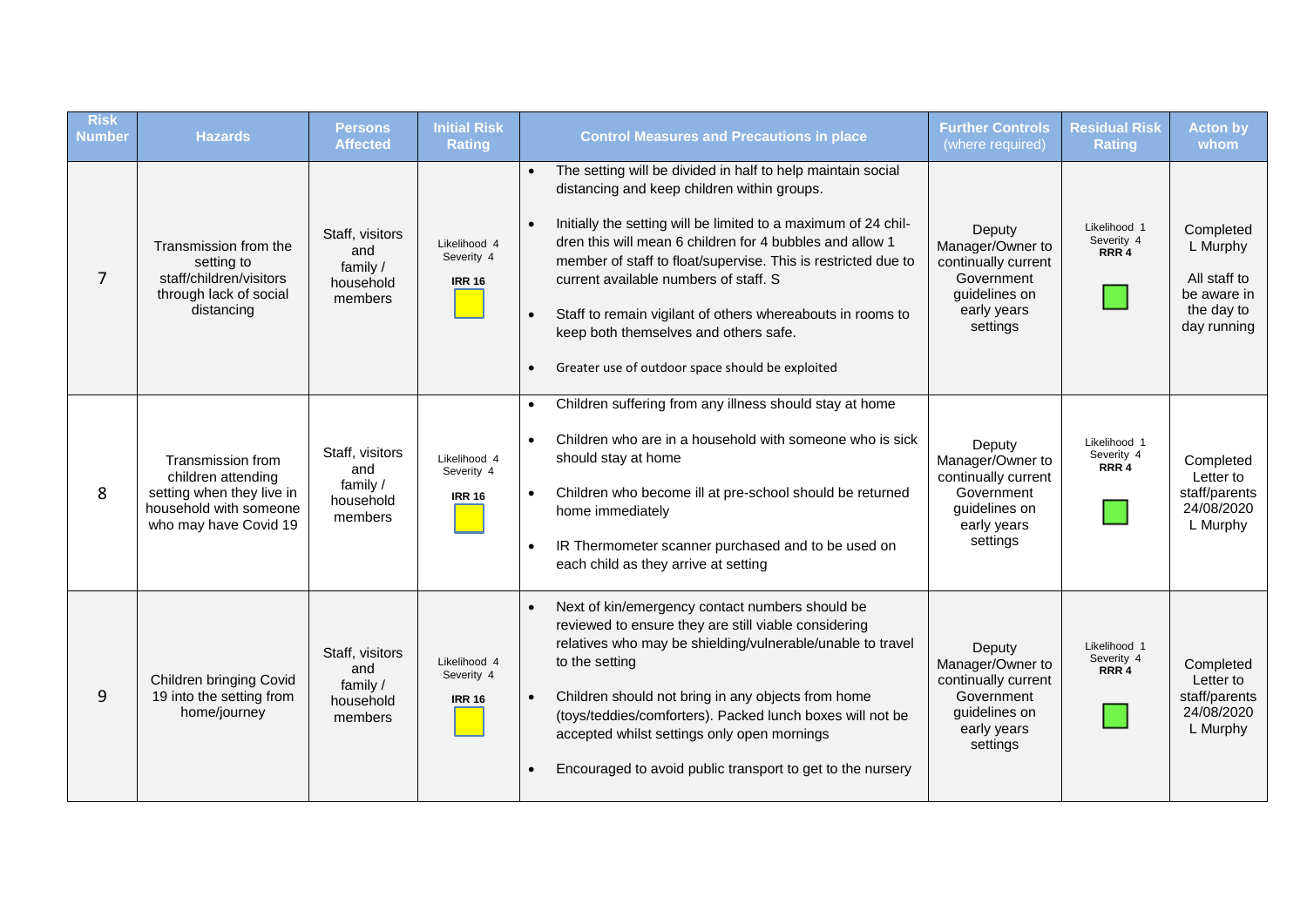| <b>Risk</b><br><b>Number</b> | <b>Hazards</b>                                                                     | <b>Persons</b><br><b>Affected</b>                          | <b>Initial Risk</b><br><b>Rating</b>        | <b>Control Measures and Precautions in place</b>                                                                                                                                                                                                                                                                                                                                                                                     | <b>Further</b><br><b>Controls</b><br>(where)<br>required) | <b>Residual</b><br><b>Risk</b><br><b>Rating</b> | <b>Acton by</b><br>whom |
|------------------------------|------------------------------------------------------------------------------------|------------------------------------------------------------|---------------------------------------------|--------------------------------------------------------------------------------------------------------------------------------------------------------------------------------------------------------------------------------------------------------------------------------------------------------------------------------------------------------------------------------------------------------------------------------------|-----------------------------------------------------------|-------------------------------------------------|-------------------------|
| 10                           | Risk of compromising<br>social distancing at<br>arrival/collection times           | Staff, visitors<br>and<br>family /<br>household<br>members | Likelihood 4<br>Severity 4<br><b>IRR 16</b> | Drop off time will be extended. Children can be dropped off anytime<br>between 08:45 and 09:15. Parents will be encouraged to follow social<br>distancing and reduce bottle neck at drop off time.<br>No parents will be allowed to enter the setting. Official visitors will be<br>kept to a minimum and only if nosiness critical<br>Children will be dropped off at the main entrance door with an<br>allocated member of staff   |                                                           | Likelihood 1<br>Severity 4<br>RRR 4             | All staff               |
| 11                           | Minimising risk of<br>transmission as children<br>are received into the<br>setting | Staff, visitors<br>and<br>family /<br>household<br>members | Likelihood 4<br>Severity 4<br><b>IRR 16</b> | Children's temperature will be checked by IR remote scanner as a<br>visual reminder to parents and to provide some comfort to staff.<br>The child will then be passed to another member of staff who will take<br>the child to wash their hands immediately on arrival.<br>Children will join their allocated bubbles<br>$\bullet$<br>Facemasks are available for staff to wear at the front door when<br>receiving parents/children |                                                           | Likelihood 1<br>Severity 4<br>RRR 4             | All staff               |
| 12                           | Risk of transmission<br>during the session                                         | Staff, visitors<br>and<br>family /<br>household<br>members | Likelihood 4<br>Severity 4<br><b>IRR 16</b> | Children will be encouraged to stay with their allocated member of staff<br>within their Bubbles<br>Children will regularly wash their hands during the session. Learning<br>$\bullet$<br>opportunities will be exploited/used<br>All resources selected for activities should be easily cleaned/ sanitised.<br>$\bullet$<br>If children rotate to another the section will be sanitised between rotation                            |                                                           | Likelihood 1<br>Severity 4<br>RRR 4             | All staff               |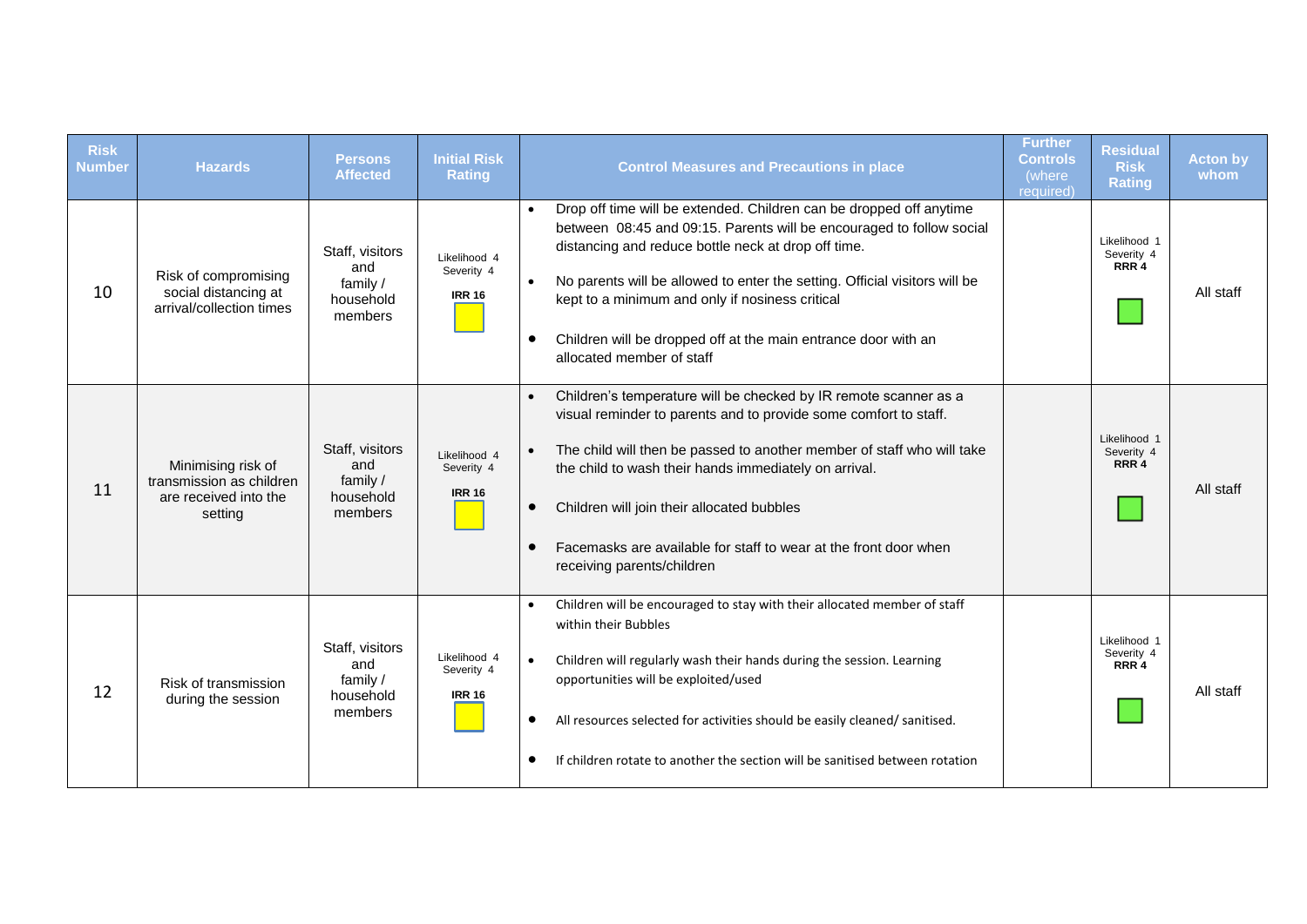| <b>Risk</b><br><b>Number</b> | <b>Hazards</b>                                              | Persons<br><b>Affected</b>                                 | <b>Initial Risk</b><br><b>Rating</b>        | <b>Control Measures and Precautions in place</b>                                                                                                                                                                                                                                                                                                                                                                                                                                                                                                                                                                       | <b>Further Controls</b><br>(where required)                                                                                                                                                                                                 | <b>Residual</b><br><b>Risk Rating</b>          | <b>Acton</b><br>$\mathbf{b}$<br>whom |
|------------------------------|-------------------------------------------------------------|------------------------------------------------------------|---------------------------------------------|------------------------------------------------------------------------------------------------------------------------------------------------------------------------------------------------------------------------------------------------------------------------------------------------------------------------------------------------------------------------------------------------------------------------------------------------------------------------------------------------------------------------------------------------------------------------------------------------------------------------|---------------------------------------------------------------------------------------------------------------------------------------------------------------------------------------------------------------------------------------------|------------------------------------------------|--------------------------------------|
| 13                           | Risk of transmission<br>during collection times             | Staff, visitors<br>and<br>family /<br>household<br>members | Likelihood 4<br>Severity 4<br><b>IRR 16</b> | Parents should make themselves known at the main door<br>$\bullet$<br>No parent will be allowed in the setting<br>$\bullet$<br>Children will collected from the fire escape door to avoid bottle<br>$\bullet$<br>necks and encourage one way system.                                                                                                                                                                                                                                                                                                                                                                   |                                                                                                                                                                                                                                             | Likelihood 1<br>Severity 4<br>RRR <sub>4</sub> | All<br>staff                         |
| 14                           | Risk of transmission<br>within Kitchen                      | Staff, and<br>family / household<br>members                | Likelihood 4<br>Severity 4<br><b>IRR 16</b> | Only 1 member of staff in the kitchen at one time where possible<br>$\bullet$<br>Use counter to communicate with the kitchen.<br>$\bullet$<br>Knock on door if you are collecting something and the staff inside<br>$\bullet$<br>will bring it out to you.<br>The kitchen will be cleaned regularly throughout the day.<br>$\bullet$<br>If staff use the kitchen they will clean up and sanitise the work-<br>$\bullet$<br>tops/utensils after their use                                                                                                                                                               |                                                                                                                                                                                                                                             | Likelihood 1<br>Severity 4<br>RRR <sub>4</sub> | All<br>staff                         |
| 15                           | Transmission through<br>personal care within the<br>setting | Staff, visitors and<br>family / household<br>members       | Likelihood 4<br>Severity 4<br><b>IRR 16</b> | It is not expected that any social distancing measures are prac-<br>$\bullet$<br>tised between staff and children whilst they are at Nursery. Staff<br>must continue to care for the children and make their care and<br>safety paramount at all times.<br>Promote - catch it, kill it, bin it with children with regular remind-<br>ers<br>Encourage to catch sneezes and coughs in a tissue or in bent<br>elbow Encourage staff and children to not touch face, eyes, nose,<br>mouth or to wash hands afterwards<br>Encourage staff and children to not touch face, eyes, nose,<br>mouth or to wash hands afterwards | Staff to maintain<br>heightened aware-<br>ness of children's<br>actions and remind-<br>ing of hygiene prac-<br>tices.<br>Nursery have pur-<br>chased some spe-<br>cific COVID books<br>at appropriate age<br>level to remind chil-<br>dren. | Likelihood 1<br>Severity 4<br>RRR 4            | All<br>staff                         |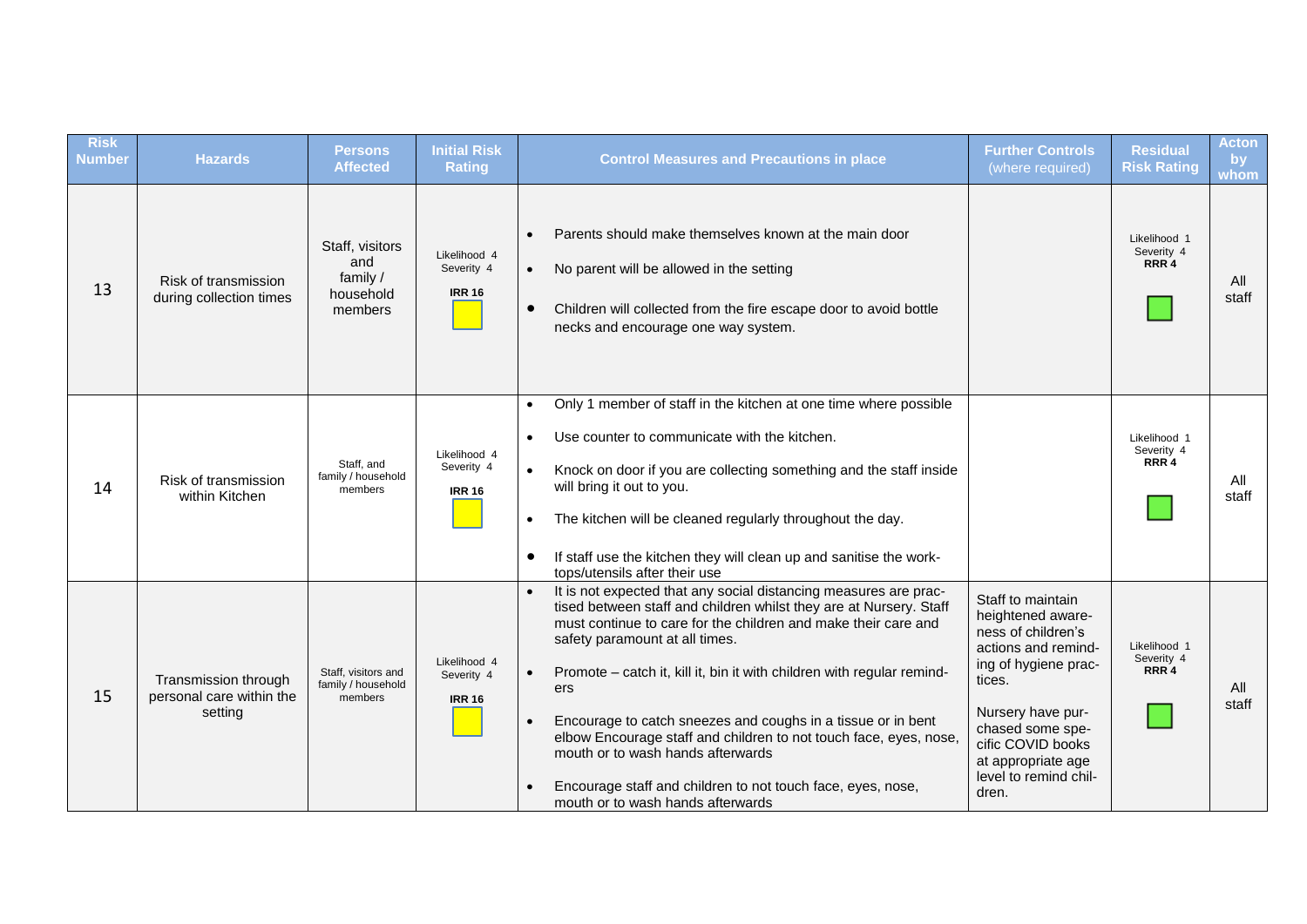| <b>Risk</b><br><b>Number</b> | <b>Hazards</b>                                                   | <b>Persons</b><br><b>Affected</b>                          | <b>Initial Risk</b><br><b>Rating</b>        | <b>Control Measures and Precautions in place</b>                                                                                                                                                                                        | <b>Further Controls</b><br>(where required) | <b>Residual</b><br><b>Risk Rating</b>          | <b>Acton</b><br>by<br>whom |
|------------------------------|------------------------------------------------------------------|------------------------------------------------------------|---------------------------------------------|-----------------------------------------------------------------------------------------------------------------------------------------------------------------------------------------------------------------------------------------|---------------------------------------------|------------------------------------------------|----------------------------|
| 16                           | Medications masking<br>possible symptoms may<br>increase risk of | Staff, and<br>family /<br>household<br>members             | Likelihood 4<br>Severity 4<br><b>IRR 16</b> | Non - prescribed medicine will NOT be administered in pre-<br>school during this Pandemic as it is believe to mask potential<br>symptoms.                                                                                               |                                             | Likelihood 1<br>Severity 4<br>RRR <sub>4</sub> | All<br>staff               |
|                              | transmission                                                     |                                                            |                                             | Please do not bring your child to Nursery if they are unwell or<br>$\bullet$<br>require medicines not prescribed by a doctor.                                                                                                           |                                             |                                                |                            |
|                              |                                                                  |                                                            |                                             | All visitors must be preauthorised<br>$\bullet$                                                                                                                                                                                         |                                             |                                                |                            |
|                              |                                                                  | Staff, visitors                                            | Likelihood 4                                | Visits must only be conducted if essential<br>$\bullet$                                                                                                                                                                                 |                                             | Likelihood 1<br>Severity 4                     |                            |
| 17                           | Contamination from<br><b>Visitors</b>                            | and<br>family /<br>household<br>members                    | Severity 4<br><b>IRR 16</b>                 | All visitors must confirm they are free from symptoms prior to<br>$\bullet$<br>their visit                                                                                                                                              |                                             | RRR 4                                          | All<br>staff               |
|                              |                                                                  |                                                            |                                             | All visitors will be required to wear a face covering whilst in the<br>$\bullet$<br>setting.                                                                                                                                            |                                             |                                                |                            |
|                              |                                                                  |                                                            |                                             | Viewings are to be done out of session hours<br>$\bullet$                                                                                                                                                                               |                                             |                                                |                            |
| 18                           | <b>RIDDOR</b>                                                    | Staff, visitors<br>and<br>family /<br>household<br>members | Likelihood 4<br>Severity 4<br><b>IRR 16</b> | Inform of POSITIVE COVID-19 tests, if confirmation itwas con-<br>$\bullet$<br>tracted at Pre-school                                                                                                                                     |                                             | Likelihood 1<br>Severity 4<br>RRR 4            | All<br>staff               |
|                              |                                                                  | Staff, visitors<br>and                                     | Likelihood 4<br>Severity 4                  | Further risk assessment will be carried out specifically on a case<br>$\bullet$<br>by case basis for staff and children who fall into the Extremely<br>vulnerable, clinically vulnerable & shielding, using up to date Gov<br>Guidance. |                                             | Likelihood 1<br>Severity 4<br>RRR 4            |                            |
| 19                           | <b>Vulnerable Persons</b>                                        | household<br>members                                       | family /<br><b>IRR 16</b>                   | PARENTS/CARERS MUST inform the Nursery if their child falls<br>$\bullet$<br>into any of the these categories.                                                                                                                           |                                             |                                                | All<br>staff               |
|                              |                                                                  |                                                            |                                             | STAFF MUST inform their manager if they have received a letter<br>$\bullet$<br>to say they fall into these categories.                                                                                                                  |                                             |                                                |                            |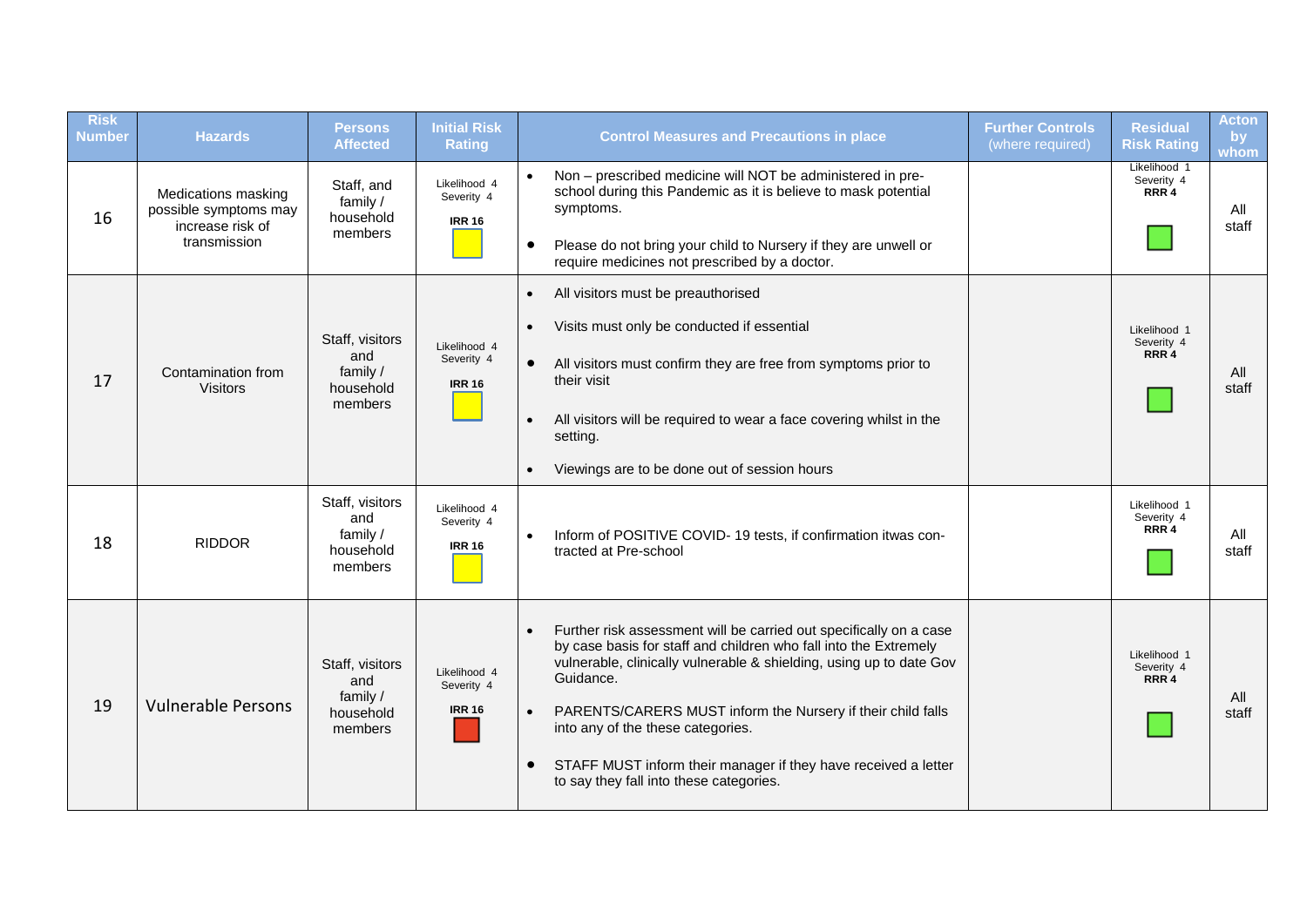|                            | <b>Date and Signature</b> | <b>Comments</b> |
|----------------------------|---------------------------|-----------------|
| Date of review & signature |                           |                 |
| Date of review & signature |                           |                 |
| Date of review & signature |                           |                 |
| Date of review & signature |                           |                 |
| Date of review & signature |                           |                 |
| Date of review & signature |                           |                 |

#### Documents created

| Date       | Document                                                                                    | Communication     |
|------------|---------------------------------------------------------------------------------------------|-------------------|
|            |                                                                                             | method            |
| 19/05/2020 | Covid worries Questionnaires sent to all parents                                            | Famly/email       |
| 19/05/2020 | Covid Concerns questionnaires sent to all staff                                             | Email all staff   |
| 26/05/2020 | Covid secure suggested risk mitigations following analysis of survey                        | LL Covid File     |
| 03/06/2020 | <b>Covid Secure Risk assessment produced</b>                                                | LL Covid File     |
| 03/06/2020 | Letter to all parents regarding reopening in June following analysis of concerns            | Famly/email       |
| 13/08/2020 | Covid concerns Questionnaires sent to all parents                                           | Famly/email       |
| 13/08/2020 | Covid Concerns questionnaires sent to all staff                                             | Email all staff   |
| 24/08/2020 | Letter to all parents/staff regarding reopening in September following analysis of concerns | Famly/email/staff |
|            |                                                                                             | meeting           |
| 04/09/2020 | Covid Secure Risk assessment updated for re-opening                                         | LL Covid File     |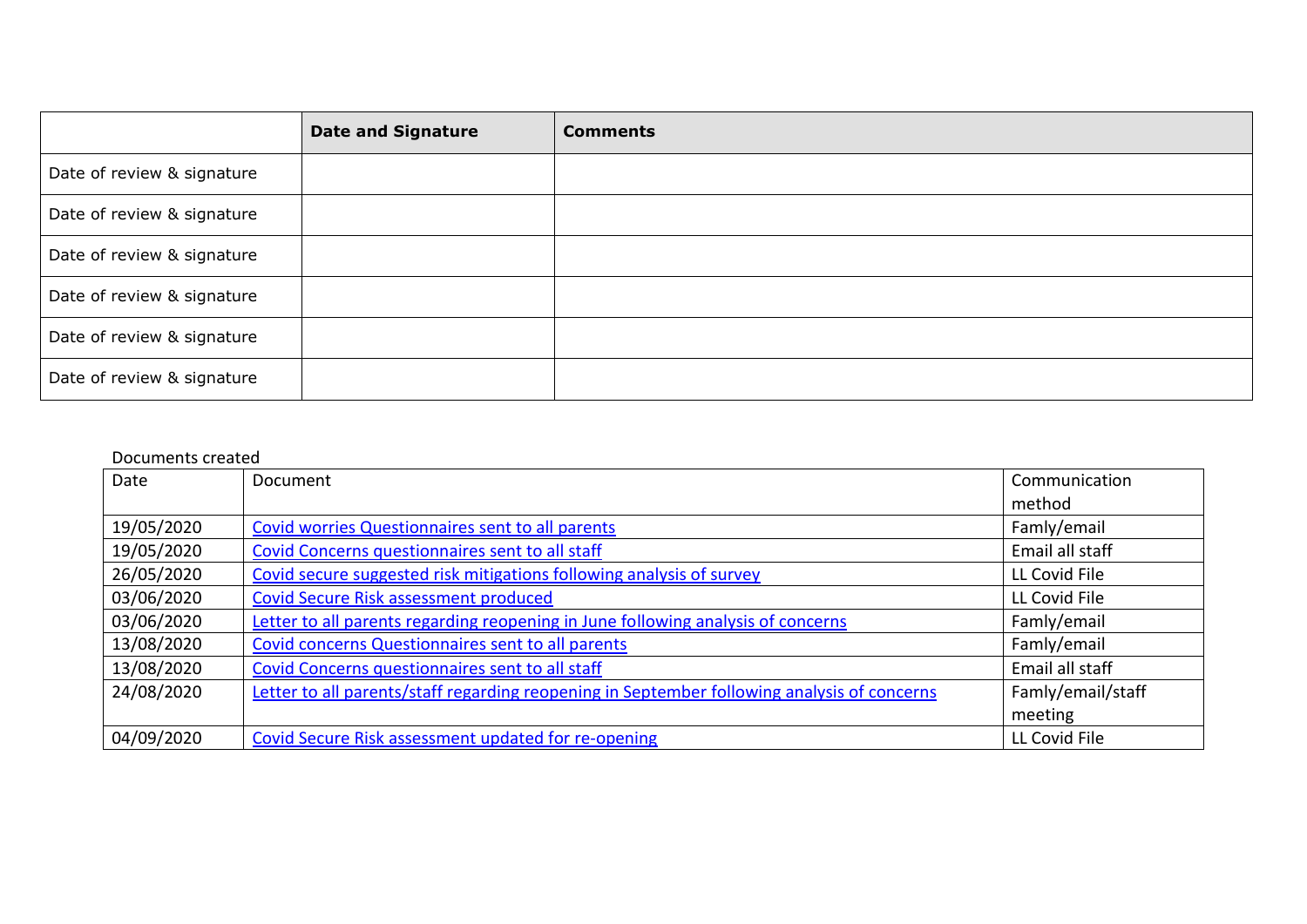#### **GUIDE**

|        | Likelihood                |                                                                            | <b>Severity</b> |               |  |  |
|--------|---------------------------|----------------------------------------------------------------------------|-----------------|---------------|--|--|
| Rating |                           | Guide                                                                      | Rating          | Guide words   |  |  |
|        | <b>Extremely Unlikely</b> | (Will only occur under freak conditions)                                   |                 | No/Minor Harm |  |  |
|        | <b>Unlikely</b>           | (Will occur only if systems/people fail)                                   |                 | Moderate Harm |  |  |
|        |                           | Likely (Unlikely in normal conditions, but may happen in emergencies etc.) |                 | Serious Harm  |  |  |
|        | <b>Extremely Likely</b>   | (Possible needs knowledge/vigilance to avoid)                              |                 | Major Harm    |  |  |
|        | <b>Almost certain</b>     | (Will happen at some point)                                                |                 | Catastrophic  |  |  |

### **Risk Rating Key**

| <b>Score</b> | <b>Risk level</b> | <b>Description</b>                                                                                                                                                                                                                                                                                                                                                                                                                                                                                                                                                         |
|--------------|-------------------|----------------------------------------------------------------------------------------------------------------------------------------------------------------------------------------------------------------------------------------------------------------------------------------------------------------------------------------------------------------------------------------------------------------------------------------------------------------------------------------------------------------------------------------------------------------------------|
| $1 - 4$      | <b>Very Low</b>   | These risks are considered acceptable. No further action is necessary other than to ensure that the controls are<br>maintained                                                                                                                                                                                                                                                                                                                                                                                                                                             |
| $5-10$       | Low               | No additional controls are required unless they can be implemented at very low cost (in terms of time, money and<br>effort). Actions to further reduce these risks are assigned low priority. Arrangements should be made to ensure that the<br>controls are maintained.                                                                                                                                                                                                                                                                                                   |
| $11 - 15$    | <b>Medium</b>     | Consideration should be given as to whether the risks can be lowered, but the costs of additional risk reduction measures<br>should be taken into account. The risk reduction measures should be implemented within a defined time period.<br>Arrangements should be made to ensure that the controls are maintained, particularly if the risk levels are associated with<br>harmful consequences.                                                                                                                                                                         |
| $15 - 19$    | <b>High</b>       | Substantial efforts should be made to reduce the risk. Risk reduction measures should be implemented urgently within a<br>defined time period and it might be necessary to consider suspending or restricting the activity, or to apply interim risk<br>controls, until this has been completed. Considerable resources might have to be allocated to additional controls.<br>Arrangements should be made to ensure that the controls are maintained, particularly if the risk levels are associated with<br>extremely harmful consequences and very harmful consequences. |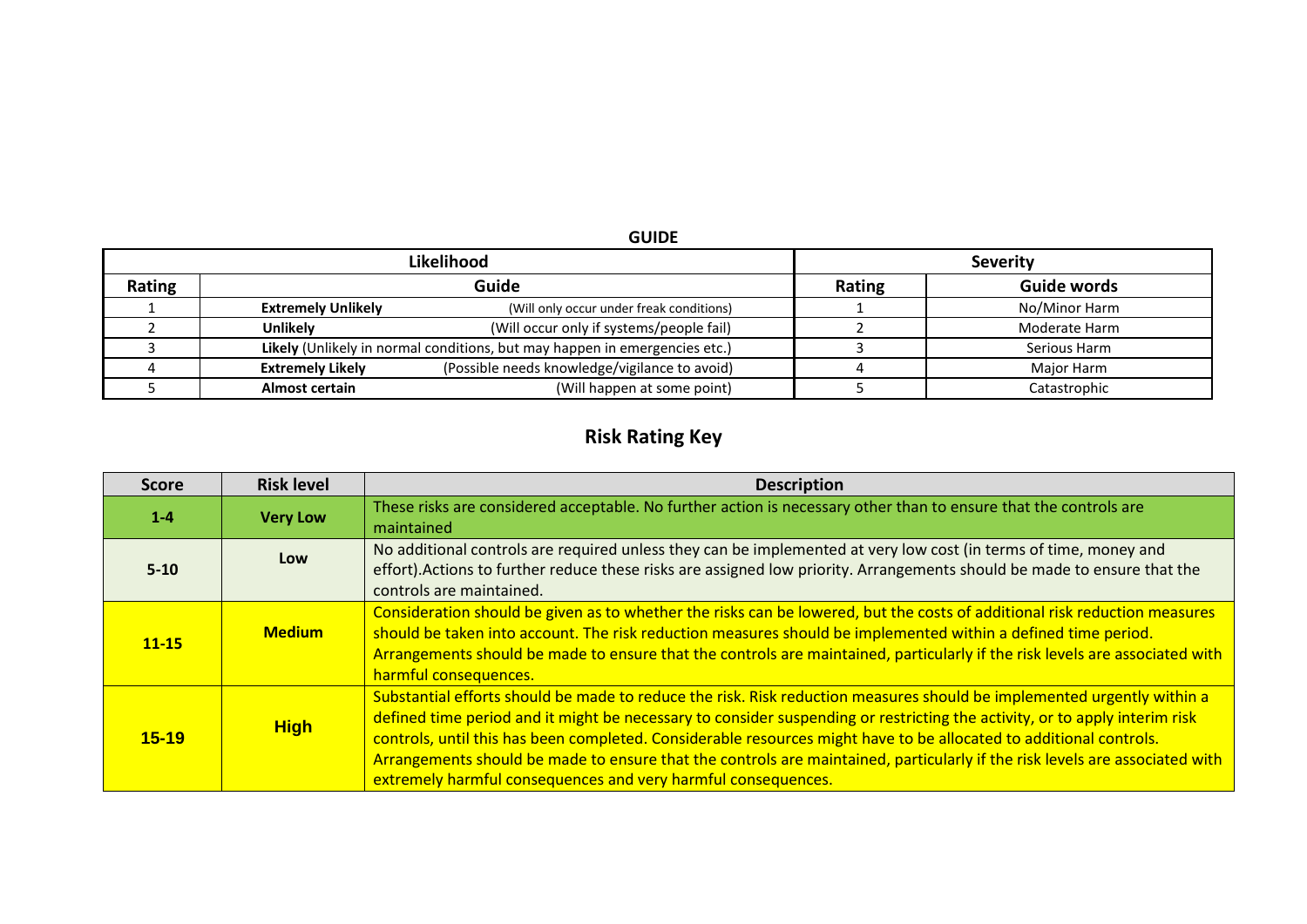| $20+$ | <b>Very High</b> | These risks are unacceptable. Substantial improvements in risk controls are necessary, so that the risk is reduced to an<br>acceptable level. The work activity should be halted until risk controls are implemented that reduce the risk so that it is no<br>l longer very high. If it is not possible to reduce risk the work should remain prohibited. |
|-------|------------------|-----------------------------------------------------------------------------------------------------------------------------------------------------------------------------------------------------------------------------------------------------------------------------------------------------------------------------------------------------------|

|                | 5                       | <b>Very Likely</b>   | 5.           | 10            | 15              | 20       | 25 (highest)   |                    |
|----------------|-------------------------|----------------------|--------------|---------------|-----------------|----------|----------------|--------------------|
|                | $\overline{\mathbf{4}}$ | <b>Likely</b>        |              | 8             | 12 <sub>2</sub> | 16       | 20             | <b>KEY</b>         |
| P              | 3                       | <b>Possible</b>      |              | 6             | 9               | 12       | 15             |                    |
| R              | $\mathbf{2}$            | <b>Unlikely</b>      |              | 4             | ь               | 8        | 10             | <b>HIGH RISK</b>   |
| $\mathbf{o}$   |                         | <b>Very Unlikely</b> | $1$ (lowest) |               |                 | 4        |                |                    |
| B              |                         |                      | 1 Minor      | 2 Appreciable | 3 Major         | 4 Severe | 5 Catastrophic | <b>MEDIUM RISK</b> |
| A<br><b>BI</b> |                         |                      |              |               |                 |          |                |                    |
| LI             |                         |                      |              |               |                 |          |                | <b>LOW RISK</b>    |
|                |                         |                      |              |               |                 |          |                |                    |
| $\mathbf{v}$   |                         |                      |              |               | <b>IMPACT</b>   |          |                |                    |
|                |                         |                      |              |               |                 |          |                |                    |
|                |                         |                      |              |               |                 |          |                |                    |

### **Definitions:**

| <b>Risk Assessment</b> | A systematic examination of workplace risks in 5 steps: 1) Identify the hazards, 2) Identify who might be harmed and<br>how, 3) Evaluation the hazard (by examining current controls and recommending further controls), 4) Recording the<br>assessment and 5) Reviewing the assessment. |
|------------------------|------------------------------------------------------------------------------------------------------------------------------------------------------------------------------------------------------------------------------------------------------------------------------------------|
| <b>Hazard</b>          | Something with the potential to cause harm e.g. tools, machinery, work equipment, substances, workstation, unsafe<br>system of work etc.                                                                                                                                                 |
| <b>Harm</b>            | The damage that a hazard may cause e.g. physiological effects (physical injury, ill health) and psychological factors<br>(e.g. stress), loss of time/efficiency and damage to the premises/equipment                                                                                     |
| Likelihood             | The chance that a hazard realises its potential to cause harm                                                                                                                                                                                                                            |
| <b>Severity</b>        | Extent of injury, damage etc.                                                                                                                                                                                                                                                            |